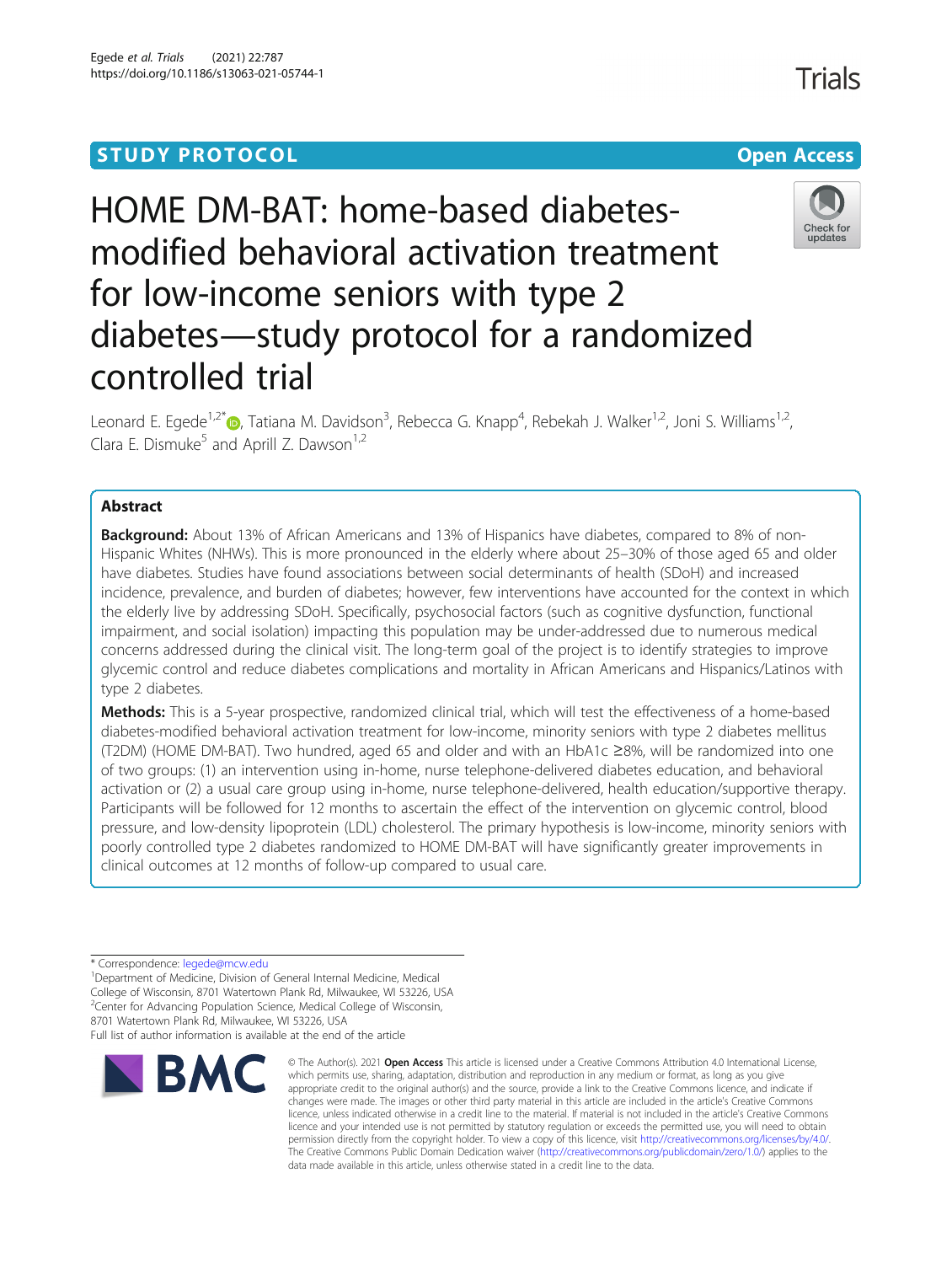Discussion: Results from this study will provide important insight into the effectiveness of a home-based diabetesmodified behavioral activation treatment for low-income, minority seniors with uncontrolled type 2 diabetes mellitus and inform strategies to improve glycemic control and reduce diabetes complications in minority elderly with T2DM.

Trial registration: [ClinicalTrials.gov](http://clinicaltrials.gov) [NCT04203147](https://clinicaltrials.gov/ct2/show/NCT04203147?term=NCT04203147&draw=2&rank=1)). Registered on December 18, 2019, with the National Institutes of Health Clinical Trials Registry.

Keywords: Diabetes, Elderly, Seniors, Older adults, Education, Behavioral activation, Skills training

## Administrative Information

Dissemination Policy: This trial has been registered with [ClinicalTrials.gov](http://clinicaltrials.gov). Information will be updated annually and within 30 days of trial completion. Studyrelated findings will be presented at scientific meetings and published in peer-reviewed, PubMed-indexed journals. Data documentation and de-identified data associated with the study will be shared at the NIDDK Central Repository, an NIH-funded repository. The NIH repository has policies and procedures in place that will provide data access to qualified researchers, fully consistent with NIH data sharing policies and applicable laws and regulations.

## Background

Rates of diabetes are higher in minority groups compared to non-Hispanic whites (NHW), with 13% of African Americans and 13% of Hispanics diagnosed with diabetes compared to 8% of NHWs  $[1–3]$  $[1–3]$  $[1–3]$  $[1–3]$ . Minorities consistently show a higher risk of complications, higher mortality rates, poorer self-management, and worse glycemic control than NHWs [\[4,](#page-8-0) [5\]](#page-8-0). Rates of diabetes are also high in the elderly with 25–[3](#page-8-0)0% of individuals aged 65 or older diagnosed [3, [6\]](#page-8-0). According to the Department of Health and Human Services and the Administration on Aging (AoA), the elderly represent 15% of the total US population and this number is expected to nearly double within the next two decades [[7](#page-8-0)]. In elderly populations, disparities are compounded by additional differences in risk factors such as multimorbidity, cognitive decline, and sociodemographic factors [\[8](#page-8-0)–[11\]](#page-8-0). In addition, socioeconomic status adds to disparities, highlighting the need for interventions targeted towards low-income minority seniors with diabetes [[12](#page-8-0)].

Social determinants of health include conditions such as availability of resources to meet daily needs, access to educational, economic and job opportunities, access to health care services, availability of community-based resources and opportunities, transportation options, social support, and socioeconomic conditions influence health status [\[13\]](#page-8-0). Other social factors that disproportionally impact minorities such as racism, discrimination, and segregation are also associated with poor outcomes for elderly adults with diabetes [\[10,](#page-8-0) [14,](#page-8-0) [15](#page-8-0)].

Studies have found associations between social determinants of health and increased incidence, prevalence, and burden of diabetes; however, few interventions have accounted for the context in which people live by directly addressing the social determinants of health, especially in the elderly. Due to significant medical concerns to be addressed in the clinical visit, psychosocial factors impacting elderly patients with diabetes such as cognitive dysfunction, complex treatment regimes, advanced disease, functional impairment, and limited social and financial resources may also be under-addressed [[16,](#page-8-0) [17](#page-8-0)]. Social isolation is also an important psychosocial factor that has been shown to negatively impact health outcomes in the elderly [[18](#page-8-0), [19](#page-8-0)]. More importantly, research from our team has shown that mutable psychosocial determinants of health account for about 25% of variance in glycemic control [[20,](#page-8-0) [21](#page-9-0)].

Behavioral activation is a cognitive behavior therapy, originally developed to address depression, that has shown promise in individuals with chronic medical conditions [[22](#page-9-0)–[26\]](#page-9-0). It is a psychotherapeutic process whereby patients are encouraged to identify and schedule structured and enjoyable activities for behavior change that is likely to improve outcomes such as mood, behaviors, and quality of life [\[27\]](#page-9-0). The focus on identifying and increasing the incorporation of activities into a patient's daily schedule lends behavioral activation to incorporation into treatment for patients with diabetes [\[23\]](#page-9-0). In fact, several pilot studies suggest behavioral activation can be effective in improving self-care behaviors and adherence to treatment recommendations for patients with diabetes [[24](#page-9-0)–[26\]](#page-9-0).

Many experts have emphasized the importance of evidence-based treatments (EBTs) accounting for a patient's cultural contexts and values, including the integration of cultural values, collaboration with individuals familiar with patients' culture, provision of extra services to increase patient retention, and cultural sensitivity training for professional staff [\[28](#page-9-0)–[30](#page-9-0)]. Application of cultural sensitivity frameworks has been successful in maintaining treatment fidelity to the treatment protocol, in participant retention and engagement, and in positive outcomes among Latina/ os and African Americans suffering from chronic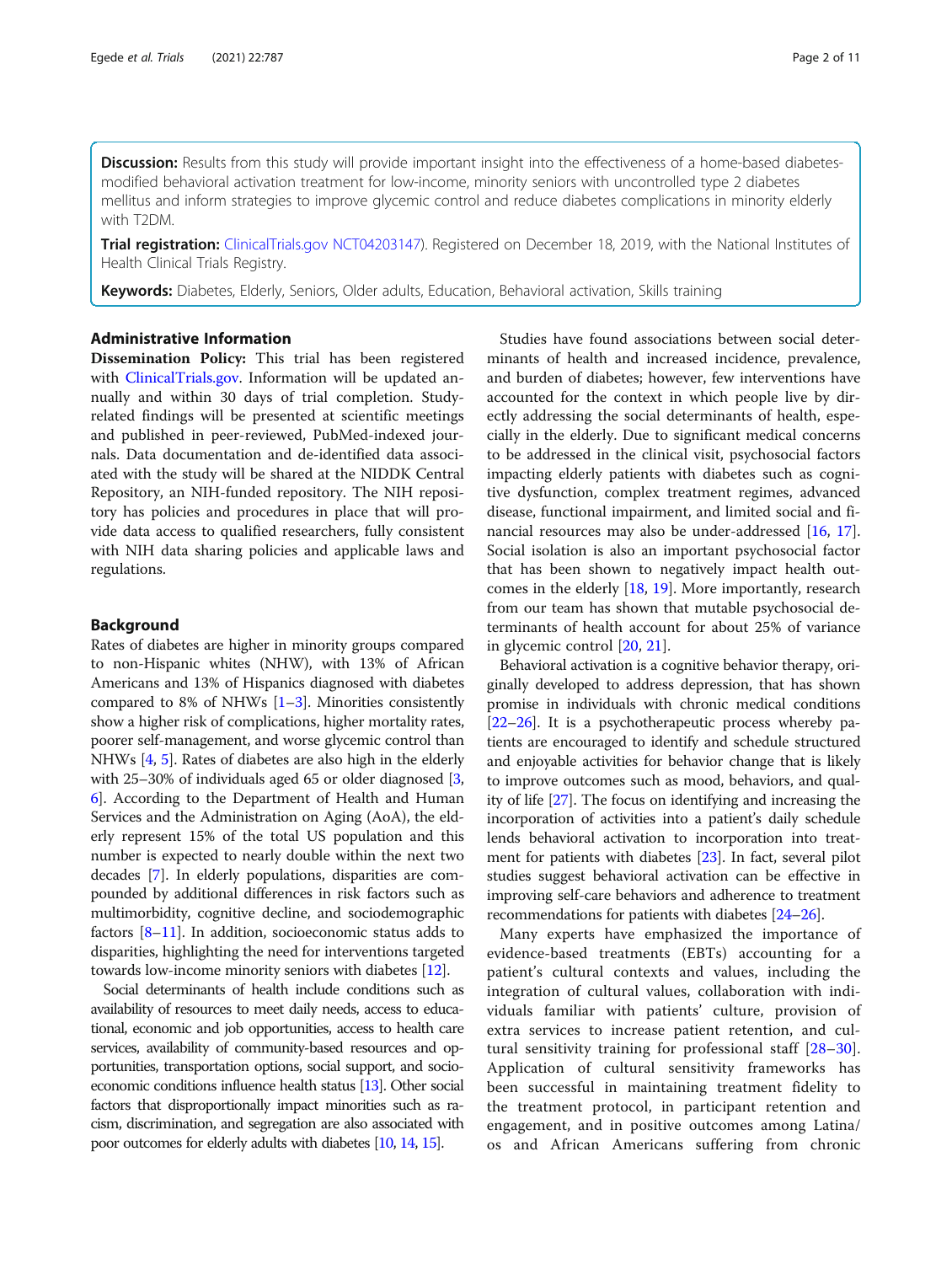health (e.g., type-2 diabetes) and behavioral health conditions (e.g., depression, somatization) [\[31](#page-9-0)–[35](#page-9-0)]. Moreover, research has provided preliminary evidence in support of adapted behavioral activation interventions for treating depression among Latina/os and African Americans [\[36](#page-9-0), [37](#page-9-0)].

The existing structures within senior housing facilities suggest that the use of these facilities can be effective for health interventions in older adults and may serve as a model to develop, test, and implement health promotion programs throughout the aging community [\[38\]](#page-9-0). This paper describes the rationale, study aims and objectives, and research design and methods of an ongoing 5-year, randomized clinical trial to test the efficacy of a homebased diabetes-modified behavioral activation treatment for low-income seniors with type 2 diabetes mellitus (HOME DM-BAT). The long-term goal of the project is to identify strategies to improve glycemic control and reduce diabetes complications and mortality in African Americans and Hispanics/Latinos with type 2 diabetes.

## Rationale

Persistent disparities based on race/ethnicity and socioeconomic status in healthcare are well documented in the USA [[39](#page-9-0)–[41](#page-9-0)]. Social determinants of health are key drivers of health disparities, especially in the elderly. T2DM is a chronic disease that is highly prevalent in the elderly, associated with significant racial/ethnic disparities, and impacted by social determinants of health [[20](#page-8-0), [21,](#page-9-0) [41,](#page-9-0) [42](#page-9-0)]. Elderly individuals with diabetes have high multimorbidity, complex treatment regimens, impaired functional status, and are often impacted by psychosocial determinants of health such as food insecurity, housing insecurity, competing needs, stress/coping, cognitive dysfunction, limited social and financial resources, and social isolation [\[16](#page-8-0)–[19,](#page-8-0) [43,](#page-9-0) [44\]](#page-9-0). These factors create challenges for lifestyle and medical management [\[6](#page-8-0)]. Behavioral activation is a cognitive behavior therapy, originally developed to address depression, that has shown promise in individuals with chronic medical conditions, including T2DM [\[22](#page-9-0)–[26\]](#page-9-0). The proposed study will test new strategies for improving clinical outcomes for T2DM in minority elders by addressing both diabetesspecific factors and social determinants of health that impede optimal health in this population.

## Study aim and objectives

The primary aim of the study is to test the efficacy of HOME DM-BAT on clinical outcomes (HbA1c, blood pressure, and LDL cholesterol). The secondary aim is to test the efficacy of HOME DM-BAT on behavioral outcomes (home blood glucose monitoring, diet, exercise, and medication adherence) and quality of life. The

tertiary aim is to determine the cost-effectiveness of the HOME DM-BAT intervention for diabetes.

The primary outcome is HbA1c at 12 months postrandomization, while the secondary and tertiary outcomes are blood pressure control, low-density lipoprotein (LDL) cholesterol, behavioral outcomes (home blood glucose monitoring, diet, exercise, and medication adherence), quality of life, and cost-effectiveness.

## **Methods**

This 5-year study will evaluate the efficacy and costeffectiveness of 8 sessions of in-home, culturally modified, manualized diabetes-modified, behavioral activation treatment (Home DM-BAT) delivered by trained diabetes nurse educators via telephone among low-income, ethnic minority seniors (age ≥65 years of age) with poorly controlled T2DM (HbA1c ≥8%), living in independent senior housing and community dwellings in Milwaukee using a randomized control trial design. Funding was awarded in April 2019 and has an anticipated end date of January 2024. Randomization will be at the individual level with blind outcome assessments. Assessments will occur at baseline, 3 months, 6 months, 9 months, and 12 months post-randomization.

## Location and settting

The study sites for this study are independent, subsidized senior housing, assisted living facilities, and community dwellings in low-income and high minority zip codes in Milwaukee, Wisconsin.

## Ethics and trial registration

The study is funded by grant R01DK118038 from the National Institute of Diabetes and Digestive and Kidney Diseases. The trial was approved by the Institutional Review Board (IRB) of the Medical College of Wisconsin in September 2019 (PRO00033789). The trial is registered (registration date, December 18, 2019) on the United States National Institutes of Health Clinical Trials Registry ([ClinicalTrials.gov](http://clinicaltrials.gov) identifier# NCT04203147), available online at: <http://clinicaltrials.gov/ct2/show/NCT04203147>.

## Trial population and recruitment

A total of 200 African American and Hispanic/Latino participants will be randomized to one of two groups: (1) HOME DM-BAT intervention group, which consists of in-home, nurse telephone-delivered diabetes education, and behavioral activation and (2) general health education and supportive therapy group, with in-home, nurse telephone-delivered general health education.

Four complementary approaches will be used to identify eligible study subjects. The first method will consist of referrals from administrators and staff members at the senior housing sites. The PI will meet with the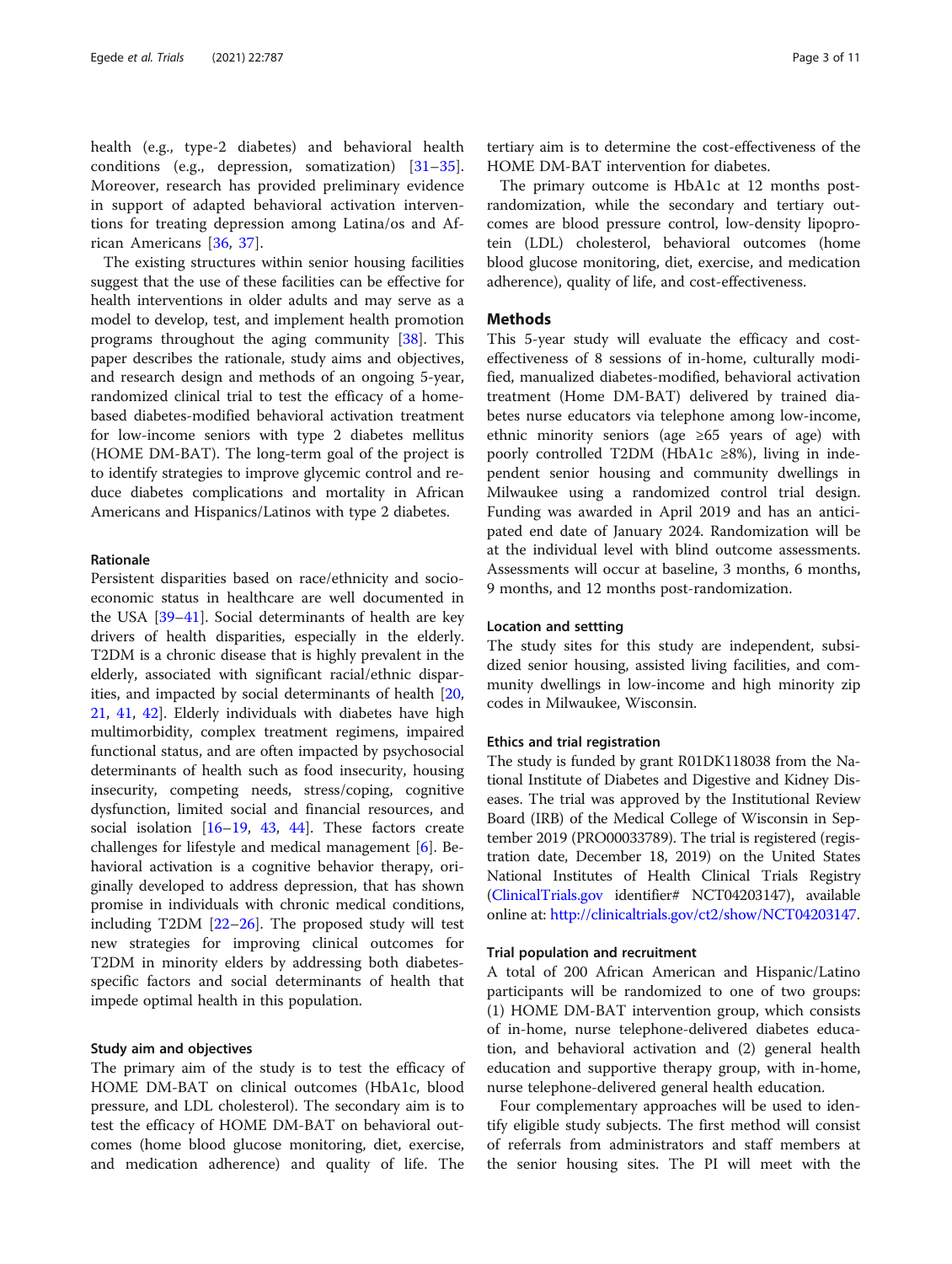appropriate administrators at the senior sites to receive approval to conduct the study at the identified sites and recruit residents to participate in the study. In addition, the PI will provide a study overview, explain the study procedures, and discuss logistics for conducting the study at the senior housing sites. The administrators and staff members will be asked to recommend residents who they deem appropriate (i.e., poorly controlled glucose, motivated, history of participating in prior studies, and/or interest in research) to participate in the study. After receiving permission to approach those individuals, they will be invited to the baseline visit to assess eligibility. The second method will include the posting and distribution of recruitment flyers throughout the senior housing sites and to residents, respectively. The third approach will be to advertise the study via multiple strategies to community-dwelling elderly adults that are eligible for the study within the community. The fourth approach will consist of referrals from residents and community-dwelling elderly adults in response to recruitment flyers and advertisements. Those interested in participating in the study will be contacted for screening. If eligibility criteria are met, the baseline/enrollment visit will be scheduled.

Regardless of the recruitment pathway, research staff members obtain written informed consent, complete screening for eligibility, and assure that participants meet the criteria for inclusion and participation in the study. Inclusion criteria for study participants are as follows: (1) age  $\geq 65$  years of age, (2) self-identified as Black/African American or Hispanic, (3) clinical diagnosis of T2DM verified by an HbA1c ≥8% at the screening assessment,  $(4)$  able to communicate in English or Spanish, and (5) resident of independent, subsidized, assisted senior housing facility or community-dwelling elderly adults in the greater Milwaukee area and surrounding counties that have high African American/Hispanic populations. Exclusion criteria for study participants are as follows: (1) mental confusion at screening assessment suggesting significant dementia, (2) participation in other diabetes research, (3) alcohol or drug abuse/dependency at screening assessment, (4) active psychosis or acute mental disorder at screening assessment, and (5) life expectancy <12 months at screening assessment based on medical history and comorbidity screen used in prior studies.

The procedure and risks are explained to the patients and the consent form signed as per standard clinical practice. Participants who meet eligibility criteria then complete the remainder of the assessment battery. The study team will use reminder calls along with regular requests for updated contact information to promote participant retention and study completion.

## Confidentiality

Only members of the research team at MCW and the IRB will be allowed to handle participant health information. The study team has obtained a Certificate of Confidentiality to help protect the privacy of research participants. This certificate may be used to legally refuse to disclose information that may identify study participants in any federal, state, or local civil, criminal, administrative, legislative, or other proceedings. Study data is secured using a double lock system and shared servers are password and firewall-protected.

#### Randomization

A permuted block randomization method will be used to assign subjects to one of the two intervention groups: (a) Home DM-BAT intervention and (b) Control (GHE/ ST). Block size will be varied to minimize the likelihood that the blind will be broken. The randomization will be stratified by baseline HbA1c levels (8–10% vs. >10%). Using REDCap, RAs will collect eligibility information and enter the information into the study database via the secured study website  $[45]$  $[45]$ . Once eligibility is confirmed, the computer will generate the intervention assignment based on the pre-programmed randomization scheme. Study team members responsible for completing baseline and other follow-up assessments will be blinded to study group assignment. Study nurses delivering the intervention will be unblinded and will inform participants of their study group assignment during the baseline group visit. All participants who are randomized are entered into the study database and analyzed according to Consolidated Standards of Reporting Trials guidelines [[46](#page-9-0)].

## Home-based diabetes-modified behavioral activation treatment intervention

A trained nurse educator will deliver the manualized Home DM-BAT intervention via telephone. Subjects will receive 8–weekly sessions of behavioral activation and monthly booster sessions from months 3 to 12. Home DM-BAT is extremely suitable to standard diabetes management approaches because it targets important diabetes management behaviors (medication taking, physical activity, health eating, and self-monitoring of glucose and BP). Moreover, Home DM-BAT specifically attempts to incorporate contingencies of environmental reinforcement for positive health behaviors, with a focus on medication adherence and other diabetes-specific healthy behaviors including physical activity, healthy eating, abstinence from smoking, and involvement in pleasurable activities that the patient chooses, such as spending time with friends, spirituality, or volunteer work. These supplemental activities are directed at improving overall emotional well-being. All intervention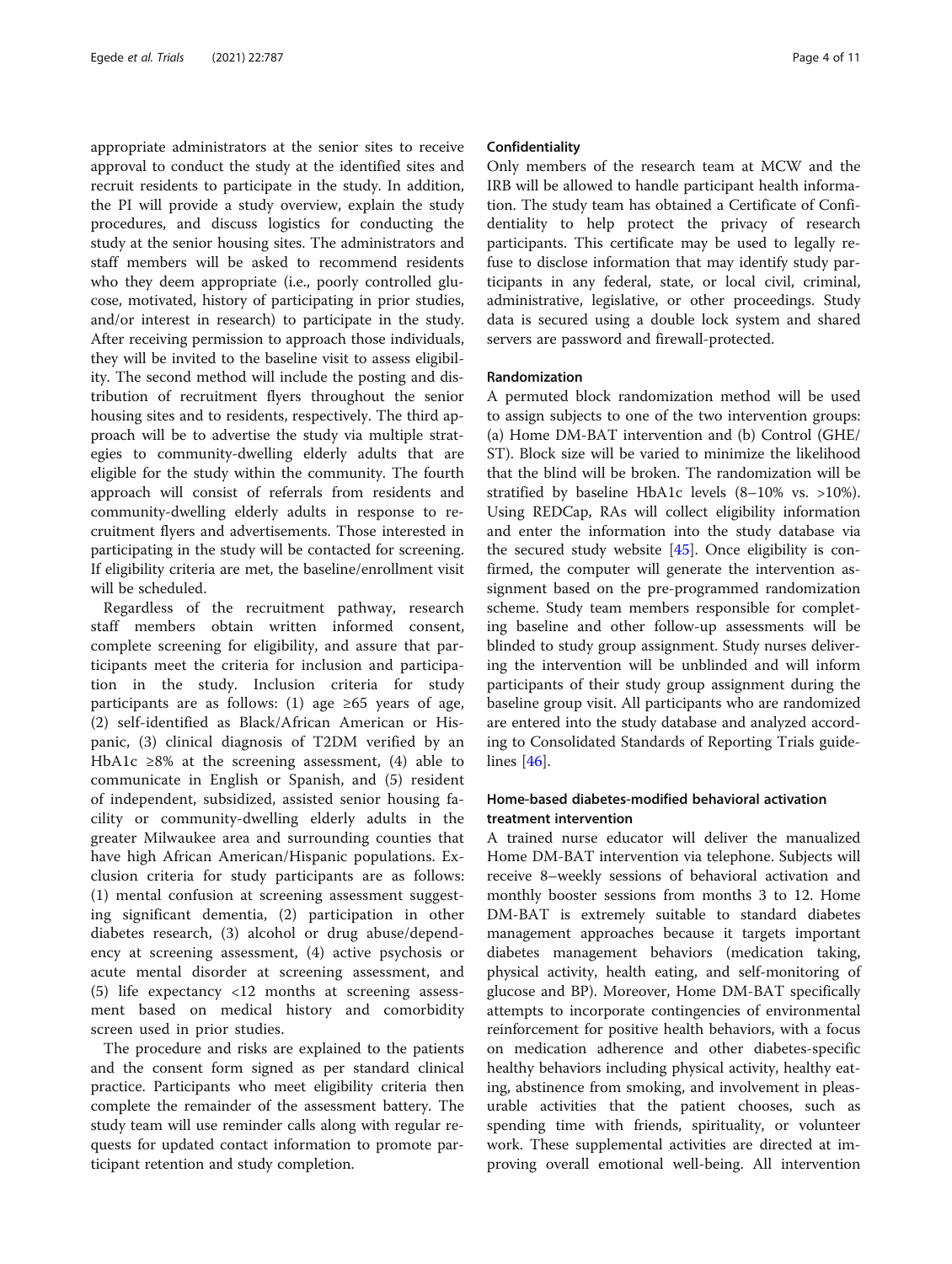sessions will be delivered by telephone at times that do not interfere with previously scheduled activities. Each individual session will last 45 min and will include 15 min for a previously tested diabetes education/skills training intervention based on ADA guidelines, and 30 min for diabetes-tailored behavioral activation and to address social determinants of health issues.

## Usual care control group

Patients randomized to the control group will receive inhome, telephone-delivered 8–weekly sessions of combined general health education (GHE) and supportive therapy (ST) and monthly booster sessions from months 3 to 12. Given that this is an efficacy trial, the control group was designed to match the intervention group for both content and attention. The GHE component matches the diabetes education component of Home DM-BAT and ST component matches the behavioral activation component of Home DM-BAT. In addition, delivering GHE/ST to the control group will reduce attrition, maintain blinding, and maintain community trust. The control group will not receive diabetes education, address social determinants of health, or behavioral activation.

## Study instruments and data collection schedule

See Figs. 1 and [2](#page-5-0) and Table [1](#page-6-0) for the study design and study flow, data collection schedule, and data collection measures and instruments, respectively.

## Primary outcome measures

The primary outcomes are hemoglobin A1C (HbA1C), low-density lipoprotein (LDL) cholesterol, and blood pressure (BP) at 12-month follow-up assessed at baseline, 3 months, 6 months, 9 months, and 12 months post-randomization.

## Data management

The PI will be responsible for monitoring quality assurance and data integrity. Meetings with the PI, coinvestigators, and study staff will take place weekly throughout the study. At each meeting, the team will discuss recruitment and accrual, protocol questions, retention, and data entry concerns. Enrollment numbers will be maintained and reported to the study team on an ongoing basis, along with information on reasons for exclusion, dates of completion of the study, and demographic summaries. All research staff will have training in human subject research, including data integrity and protection of confidentiality, and will follow standard procedures such as storage of hard copies of assessments and other data in locked file cabinets and separation of consent forms and identified master lists in separate locations. Study files will be maintained on an MCW



server that provides nightly backup procedures and HIPPA compliant firewalls.

The MCW REDCap system will be used for data management. REDCap (Research Electronic Data Capture) is a secure, web-based application designed exclusively to support data capture for research studies initiated at Vanderbilt University (<http://project-redcap.org/>). RED-Cap provides (1) an intuitive interface for data entry (with data validation), (2) audit trails for tracking data manipulation and export procedures, (3) automated export procedures for seamless data downloads to common statistical packages (SPSS, SAS, Stata, R), (4) procedures for importing data from external sources, and (5) advanced features, such as branching logic and calculated fields.

## Safety monitoring

The safety monitoring plan includes an internal Data Safety Monitoring Committee (DSMC) and the institutional IRB. The purpose of the DSMC and IRB are to ensure the safety of participants and the validity and integrity of the data. Summaries of adverse events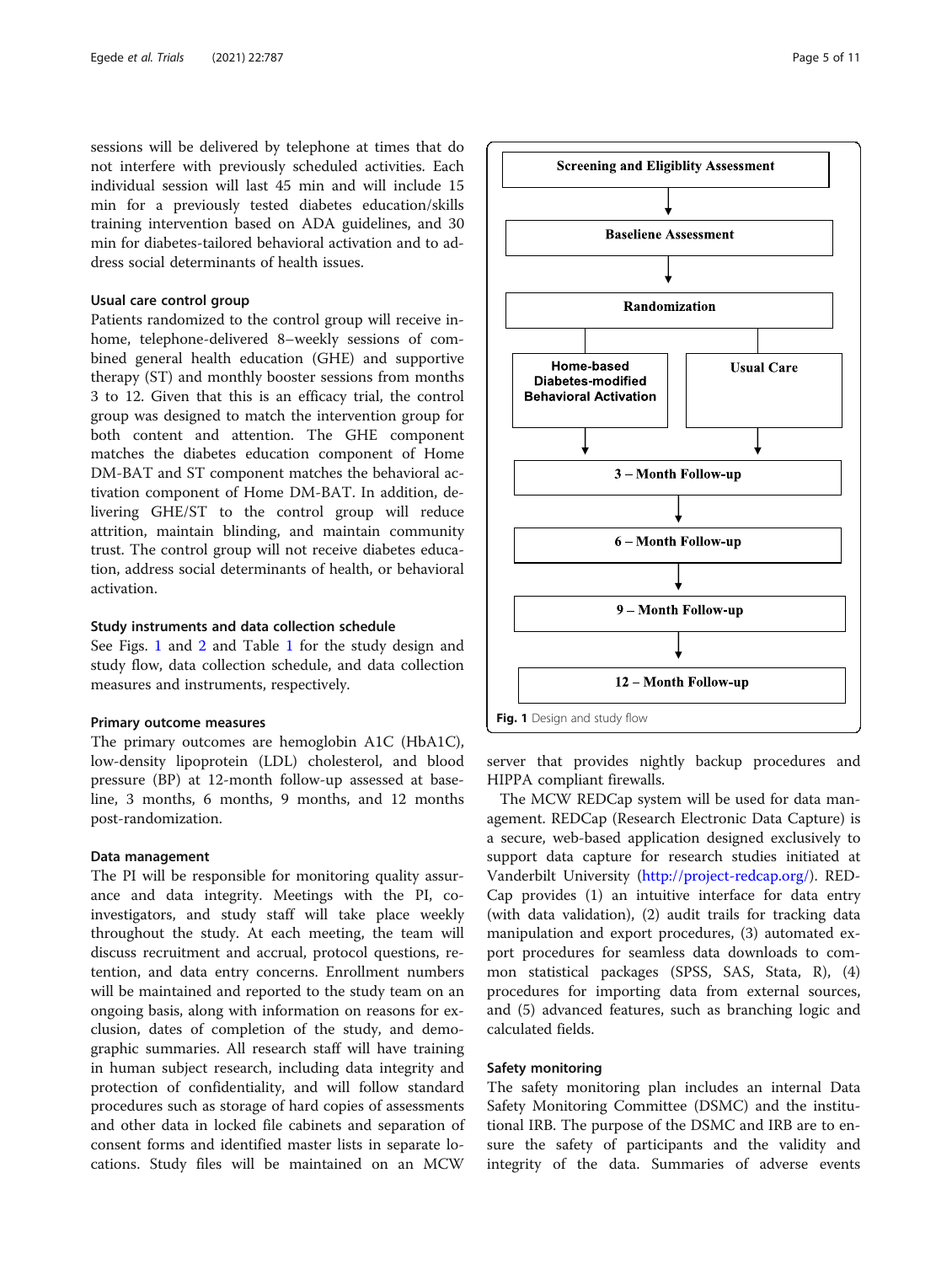<span id="page-5-0"></span>

| Time point<br>Enrollment<br><b>Eligibility Screen</b><br><b>Informed Consent</b><br>Randomization<br>Interventions:<br>Behavioral activation intervention<br><b>Usual Care</b><br>Assessments:<br>Primary Outcome Measure | Enrollment<br>$-1$<br>$\overline{\mathsf{x}}$<br>$\overline{\mathsf{x}}$ | Allocation<br>Baseline<br>$\overline{X}$ | Weeks 1-8<br>X<br>$\overline{\mathsf{x}}$ | Postallocation<br>3-month | 6-month                 | 9-month                 | Closeout<br>12-month    |
|---------------------------------------------------------------------------------------------------------------------------------------------------------------------------------------------------------------------------|--------------------------------------------------------------------------|------------------------------------------|-------------------------------------------|---------------------------|-------------------------|-------------------------|-------------------------|
|                                                                                                                                                                                                                           |                                                                          |                                          |                                           |                           |                         |                         |                         |
|                                                                                                                                                                                                                           |                                                                          |                                          |                                           |                           |                         |                         |                         |
|                                                                                                                                                                                                                           |                                                                          |                                          |                                           |                           |                         |                         |                         |
|                                                                                                                                                                                                                           |                                                                          |                                          |                                           |                           |                         |                         |                         |
|                                                                                                                                                                                                                           |                                                                          |                                          |                                           |                           |                         |                         |                         |
|                                                                                                                                                                                                                           |                                                                          |                                          |                                           |                           |                         |                         |                         |
|                                                                                                                                                                                                                           |                                                                          |                                          |                                           |                           |                         |                         |                         |
|                                                                                                                                                                                                                           |                                                                          |                                          |                                           |                           |                         |                         |                         |
|                                                                                                                                                                                                                           |                                                                          |                                          |                                           |                           |                         |                         |                         |
|                                                                                                                                                                                                                           |                                                                          |                                          |                                           |                           |                         |                         |                         |
|                                                                                                                                                                                                                           |                                                                          |                                          |                                           |                           |                         |                         |                         |
| Hemoglobin A1C                                                                                                                                                                                                            |                                                                          | X                                        |                                           | X                         | X                       | X                       | X                       |
| <b>Blood Pressure</b>                                                                                                                                                                                                     |                                                                          | $\overline{\mathsf{x}}$                  |                                           | $\overline{\mathsf{x}}$   | $\overline{\mathsf{x}}$ | $\overline{\mathsf{x}}$ | $\overline{\mathsf{x}}$ |
| LDL - Cholesterol                                                                                                                                                                                                         |                                                                          | $\overline{\mathsf{x}}$                  |                                           | $\overline{\mathsf{x}}$   | X                       | X                       | $\overline{\mathsf{x}}$ |
| Secondary Outcome Measure                                                                                                                                                                                                 |                                                                          |                                          |                                           |                           |                         |                         |                         |
| <b>Behavioral Outcomes (SDSCA)</b>                                                                                                                                                                                        |                                                                          | X                                        |                                           | X                         | Х                       | X                       | X                       |
| <b>Medication Adherence</b>                                                                                                                                                                                               |                                                                          | $\overline{\mathsf{x}}$                  |                                           | $\overline{\mathsf{x}}$   | $\overline{\mathsf{x}}$ | $\overline{\mathsf{x}}$ | $\overline{\mathsf{x}}$ |
| Resource Utilization/cost                                                                                                                                                                                                 |                                                                          | $\overline{\mathsf{x}}$                  |                                           | $\overline{x}$            | $\overline{\mathsf{x}}$ | $\overline{x}$          | $\overline{\mathsf{x}}$ |
| Quality of Life (SF-12)                                                                                                                                                                                                   |                                                                          | $\overline{\mathsf{x}}$                  |                                           | $\overline{x}$            | $\overline{\mathsf{x}}$ | $\overline{x}$          | $\overline{\mathsf{x}}$ |
| Quality Adjusted Life Years (EQ-5D)                                                                                                                                                                                       |                                                                          | $\overline{\mathsf{x}}$                  |                                           | $\overline{\mathsf{x}}$   | $\overline{\mathsf{x}}$ | $\overline{\mathsf{x}}$ | $\overline{\mathsf{x}}$ |
| Social Determinants Variables                                                                                                                                                                                             |                                                                          |                                          |                                           |                           |                         |                         |                         |
| <b>Financial Resources</b>                                                                                                                                                                                                |                                                                          | X                                        |                                           |                           |                         |                         |                         |
| Food Insecurity                                                                                                                                                                                                           |                                                                          | $\overline{\mathsf{x}}$                  |                                           |                           |                         |                         |                         |
| <b>Housing Insecurity</b>                                                                                                                                                                                                 |                                                                          | $\overline{\mathsf{x}}$                  |                                           |                           |                         |                         |                         |
| <b>Perceived Stress</b>                                                                                                                                                                                                   |                                                                          | $\overline{\mathsf{x}}$                  |                                           |                           |                         |                         |                         |
| Coping                                                                                                                                                                                                                    |                                                                          | X                                        |                                           |                           |                         |                         |                         |
| Perceived Discrimination                                                                                                                                                                                                  |                                                                          | X                                        |                                           |                           |                         |                         |                         |
| Adverse Childhood Experiences                                                                                                                                                                                             |                                                                          | $\overline{\mathsf{x}}$                  |                                           |                           |                         |                         |                         |
| <b>Competing Needs</b>                                                                                                                                                                                                    |                                                                          | $\overline{\mathsf{x}}$                  |                                           |                           |                         |                         |                         |
| Covariates                                                                                                                                                                                                                |                                                                          |                                          |                                           |                           |                         |                         |                         |
| Patient demographics                                                                                                                                                                                                      |                                                                          | $\overline{\mathsf{x}}$                  |                                           |                           |                         |                         |                         |
| Social support                                                                                                                                                                                                            |                                                                          | $\overline{\mathsf{x}}$                  |                                           |                           |                         |                         |                         |
| Health literacy                                                                                                                                                                                                           |                                                                          | $\overline{\mathsf{x}}$                  |                                           |                           |                         |                         |                         |
| Depression (Patient Health                                                                                                                                                                                                |                                                                          | $\overline{\mathsf{x}}$                  |                                           | $\overline{X}$            | $\overline{\mathsf{x}}$ | $\overline{X}$          | $\overline{\mathsf{x}}$ |
| Questionnaire - 9 - PHQ-9)                                                                                                                                                                                                |                                                                          |                                          |                                           |                           |                         |                         |                         |
| Medical Comorbidity (Chronic health<br>conditions - BRFSS)                                                                                                                                                                |                                                                          | $\overline{\mathsf{x}}$                  |                                           |                           |                         |                         |                         |

reports or patient safety concerns raised by the DSMC will be made to the IRB in the yearly progress unless the nature of a particular event is such that it bears reporting to IRB immediately.

The internal DSMC consists of the PI, biostatistician, co-investigators on the proposal, and the designated medical monitor. The functions of the DSMC include (1) provide scientific oversight, (2) review all adverse effects or complications related to the study, (3) monitor accrual, (4) review summary reports relating to compliance with protocol requirements, and (5) provide advice on resource allocation. The DSMC meets quarterly and as necessary by telephone. The recommendations of the DSMC will be reviewed, and the PI will take appropriate corrective actions as needed.

The IRB reviewed and approved the funded protocol, reviewed patient consent forms, and will ensure the protection of patient privacy and safety, and monitor the

study on an ongoing basis. Adverse events will be reported to the IRB as they occur. Annual reports to the IRB will indicate accrual rate, adverse events, and new findings that may influence the continuation of the study and reports of the DSMC. Important protocol modifications will be made to the funding agency, IRB, and coinvestigators.

## Sample size and power

For comparing the difference in outcome means for Home DM-BAT versus GHE/ST in an individually randomized design, measured at baseline and 3, 6, 9, and 12 months, with 80 participants per group, there will be 85% power to detect a standardized effect size ranging from 0.34 to 0.39 for the primary endpoint at 12 months [assuming levels of significance alpha=0.05 (two-tailed); 4 repeated measures for each participant; the correlation between repeated measures, rho, ranging from 0.5 to 0.7.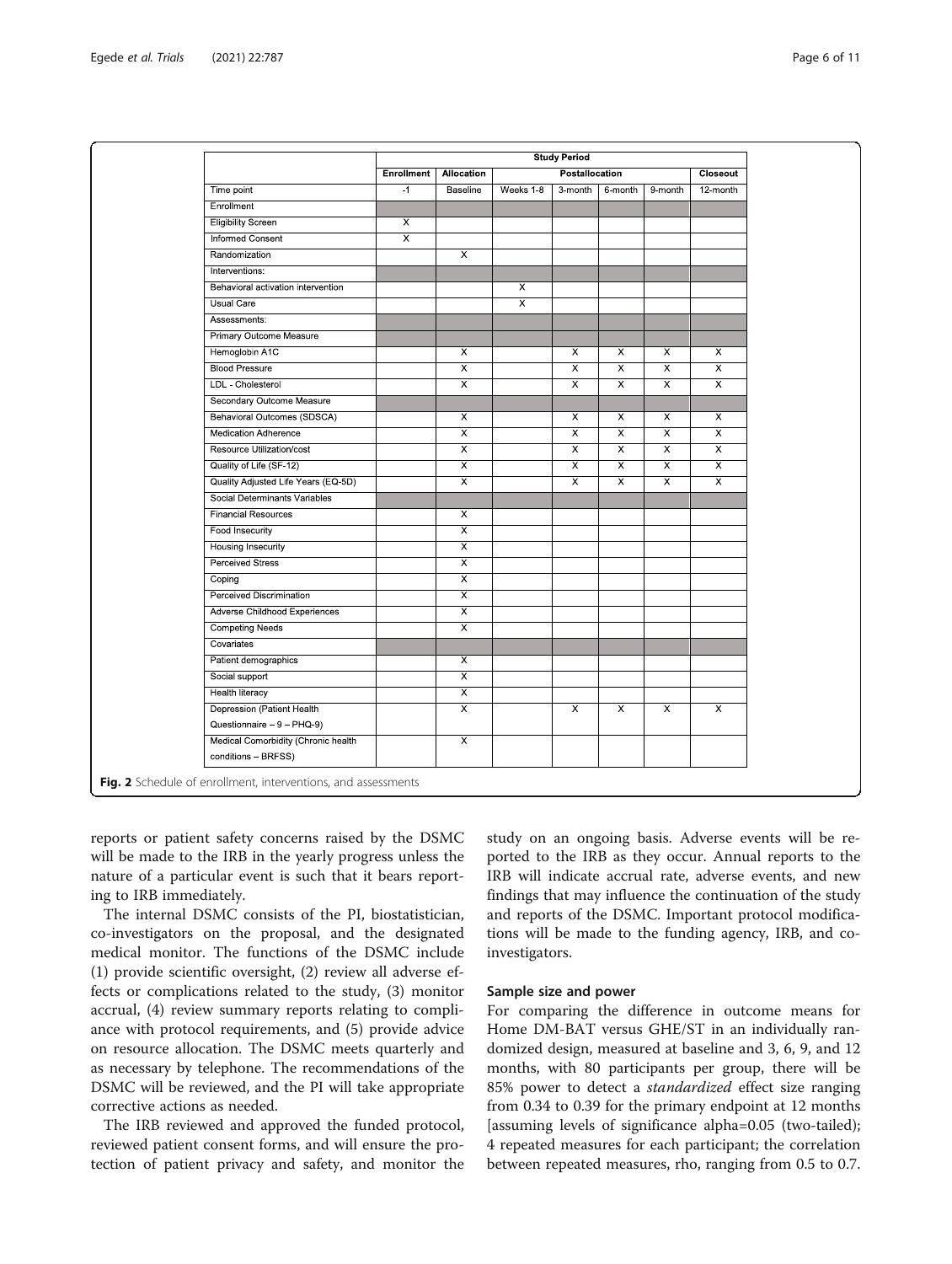## <span id="page-6-0"></span>Table 1 Data collection measures instruments

| Measure                                                     | Method                                                                                                                                                                                                                                     |
|-------------------------------------------------------------|--------------------------------------------------------------------------------------------------------------------------------------------------------------------------------------------------------------------------------------------|
| Primary outcomes                                            |                                                                                                                                                                                                                                            |
| Hemoglobin A1C                                              | Blood specimens will be obtained at baseline and at 3, 6, 9, and 12 months.                                                                                                                                                                |
| Blood pressure                                              | Blood pressure readings will be obtained by study nurses using automated BP monitors (OMRON<br>IntelliSenseTM HEM-907XL). The device will be programmed to take 3 readings at 2-min intervals and give<br>an average of the 3 BP readings. |
| LDL - cholesterol                                           | Blood specimens will be obtained at baseline and at 3, 6, 9, and 12 months.                                                                                                                                                                |
| <b>Secondary outcomes</b>                                   |                                                                                                                                                                                                                                            |
| Behavioral skills (SDSCA)                                   | This will be assessed with the Summary of Diabetes Self-Care Activities (SDSCA) scale [47], a brief, vali-<br>dated self-report questionnaire of diabetes self-care.                                                                       |
| Medication adherence                                        | This will be measured with the 6-item validated self-report Brooks Medication Adherence Scale (BMAS)<br>$[48]$ .                                                                                                                           |
| Resource utilization/cost                                   | Previously validated questions that capture information on hospitalizations, physician visits, professional<br>visits, and medications will be used.                                                                                       |
| Quality of life (SF-12)                                     | The SF-12 [49] is a valid and reliable instrument to measure functional status and reproduces 90% of the<br>variance in PCS-36 and MCS-36 scores.                                                                                          |
| Quality adjusted life years (EQ-5D)                         | The EQ-5D is a validated measure to assess health status developed by the EuroQol group and assess<br>health status across 5 dimensions using 26 items [50].                                                                               |
| Social determinants                                         |                                                                                                                                                                                                                                            |
| Financial resources                                         | Financial resources will be measured using 7 items previously validated by Behavioral Risk Factor<br>Surveillance System [51] regarding the social context in which a respondent lives.                                                    |
| Housing insecurity                                          | Housing insecurity will be based on a series of 6 questions developed by Columbia University to measure<br>the full spectrum of instability in housing over one year [52].                                                                 |
| Food insecurity                                             | 6-item scale classifies household food security status and is valid for households with and without<br>children [53]                                                                                                                       |
| Perceived stress                                            | The perceived stress scale (PSS) is a 4-item scale that assesses the degree to which the respondent finds<br>situations stressful [54].                                                                                                    |
| Coping                                                      | Coping will be assessed using the 8-item emotional approach coping measure to allow evaluation of<br>emotional processing and emotional expression [55].                                                                                   |
| Perceived discrimination                                    | Previously validated items from the DISTANCE survey [56] will be used to capture perceived<br>discrimination.                                                                                                                              |
| Adverse childhood experiences                               | The Adverse Childhood Experiences scale is a 10-item scale that assesses the degree to which the re-<br>spondent experienced childhood maltreatment [57].                                                                                  |
| Competing needs                                             | This will be assessed by validated questions that capture the impact of competing subsistence needs on<br>healthcare [58].                                                                                                                 |
| <b>Covariates</b>                                           |                                                                                                                                                                                                                                            |
| Patient demographics                                        | Previously validated items from the National Health Interview Survey will be used to capture<br>demographic characteristics.                                                                                                               |
| Social support                                              | The Medical Outcomes Study (MOS) Social Support Survey [59] will be used to measure social support.                                                                                                                                        |
| Health literacy                                             | A 3-item literacy scale noting capacity to obtain, process, and understand basic health-related decisions<br>will measure health literacy [60].                                                                                            |
| Depression (Patient Health<br>Questionnaire - $9 - PHQ-9$ ) | This will be assessed by the validated 9-item PHQ-9 [61].                                                                                                                                                                                  |
| Medical comorbidity (chronic health<br>conditions-BRFSS)    | This will be assessed using previously validated items from the Behavioral Risk Factor Surveillance System<br>[62]                                                                                                                         |

Using the following pooled standard deviations from previous studies: 1.8 percentage point for HbA1c, 19.9 mmHg for SBP, 20.0 mmHg for LDL, and 12 points for SF-12, we will be able to detect raw differences (raw effect sizes) of approximately 0.61 to 0.70 percentage points in HbA1c, 6.77 to 7.77 mmHg in SBP, 6.8 to 7.8 mg/DL in LDL, and 4.08–4.68 points for SF-12 between the Home-DMBAT and GHE/ST groups. With 80% power, the standardized effect sizes that can be detected range from 0.32 to 0.36 for the given assumptions. The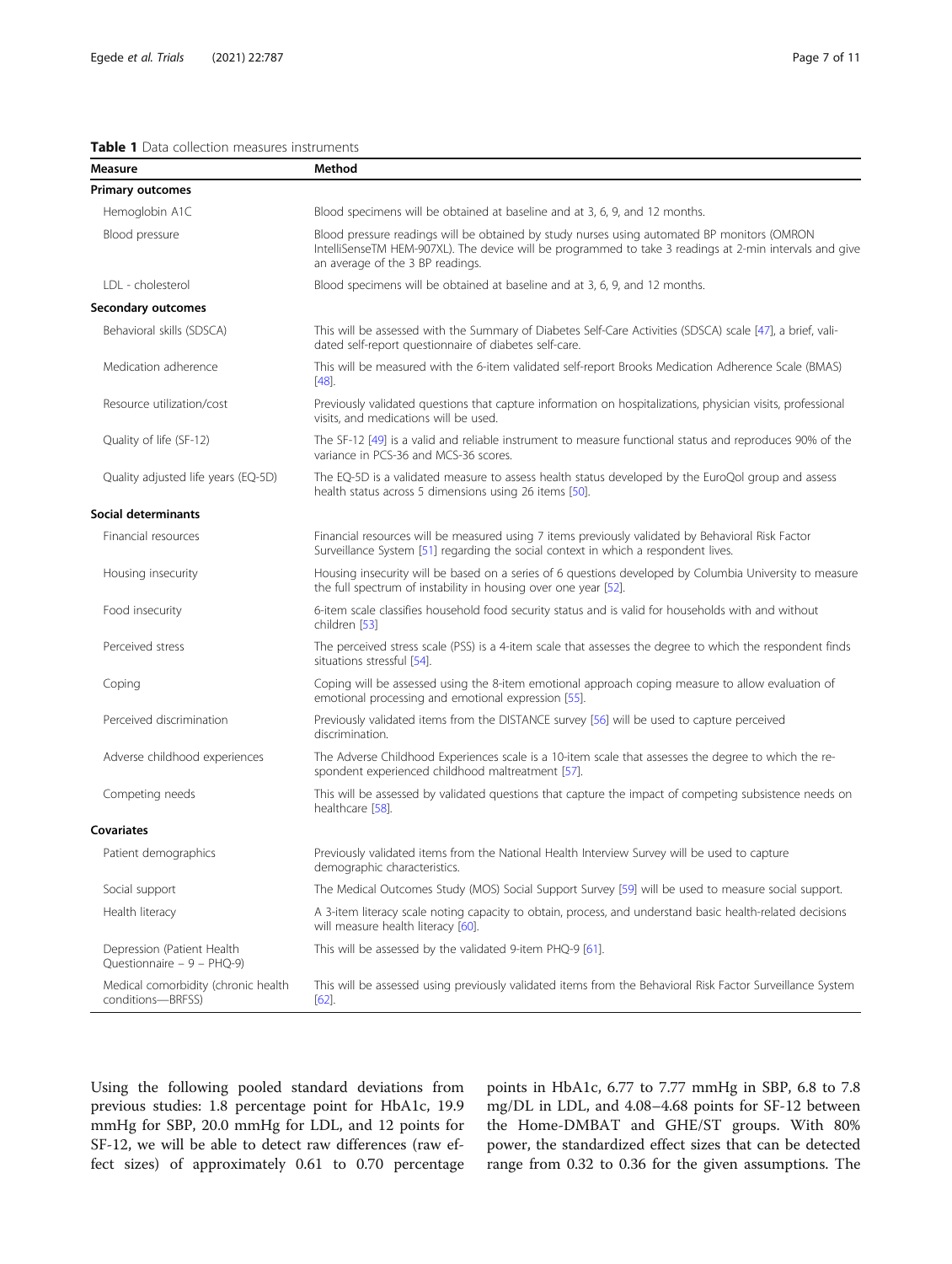corresponding raw effect sizes are HbA1c (0.57 to 0.66 percentage points), SBP (6.33 to 7.27 mmHg), LDL (6.36 to 7.30 mg/DL), and SF-12 (3.82 to 4.38 points). To account for missing information in the ITT sample and the dilution effect of ITT analyses, we increase the sample size by 20% to achieve a final ITT sample size of 100 participants randomized 1:1 to each treatment group (total N=200 randomized participants).

## Data analysis

Baseline values for demographic, clinical, and other variables will be compared for imbalance across the two intervention groups (HOME DM-BAT and usual care). Primary analyses will use the ITT analysis set. These analyses will identify potential confounding variables to be used as covariates in subsequent analyses and will include race/ethnicity, gender, age, social support, health literacy, concurrent medical illness, depression, and motivation. Participants will not be discontinued from the study because of non-adherence and will remain in the study unless consent is withdrawn or there are concerns regarding patient safety.

The primary clinical outcome variables are HbA1c (glycemic control), blood pressure (SBP), and LDLcholesterol; secondary outcome measures are behavioral [diet, exercise, medication adherence] and quality of life, measured at baseline and 3, 6, 9, and 12 months. The primary time point for evaluating intervention efficacy, as indicated by the magnitude and significance of differences in intervention outcome means is at 12 months (end of study). A longitudinal mixed-effects modeling procedure will be used as the general analytic framework for inferential analyses for individual and correlated multiple outcomes.

## Cost and cost-effectiveness analyses

The World Health Organization (WHO 2011) and the US Guidelines for cost-effectiveness analysis [Sanders 2016] will be used to estimate cost and costeffectiveness from the provider, payer, and patient perspectives. From the provider and payer perspective, the total cost of the program per participant will be calculated using the resource cost method which includes personnel, overhead, supplies, and equipment costs necessary to provide Home DM-BAT. From the payer's prospective, the cost of reimbursing the provider will also be calculated as cost. From the patient perspective, we will calculate the cost associated with behavior changes included in the study, such as changes in diet and physical activity, as well as estimating co-pays associated with the intervention. Effectiveness will be measured based on changes in HbA1c, quality of life (SF-12), and quality adjusted life years (QALYs). Data for cost estimates will be obtained through a combination of administrative records, clinical records, information collected as part of the patient interviews, and time-use data. QALYs will be based on the EQ-5D-3L administered to patients at baseline and follow-up, along with life expectancy tables from the CDC [\[63](#page-10-0)].

The patient-level analyses of cost and outcomes described above will be aggregated to produce overall costeffectiveness measures. Using methods consistent with WHO and US Guidelines, we will conduct incremental cost-effectiveness analyses (CEAs) to assess the relative effects of the Home DM-BDAT intervention for 12 months of follow-up. Measures of effectiveness in the intervention period CEAs will be based on regressionadjusted observed differences across intervention and usual care groups in HbA1C level (primary) and quality of life (as measured by the SF-12). For the lifetime perspective, we will estimate gains in QALYs based on the EuroQoL [Schoenbaum 2001] for alternative trajectories of the disease [[63](#page-10-0)], and health services utilization/cost, based on patient self-report of health services utilization and costs estimated from the Medical Expenditure Panel Survey (MEPS).

## **Discussion**

This study provides a unique opportunity to address existing gaps in the literature by testing a homebased, nurse telephone-delivered, diabetes, and behavioral activation intervention in elderly African Americans and Hispanic/Latinos. This study is novel in that it combines diabetes education with brief behavioral activation treatment and addresses social determinants of health (e.g., food insecurity, housing insecurity, competing needs, stress/coping) in minority seniors. In addition, Home DM-BAT directly addresses psychosocial factors, including complex treatment regimes, functional impairment, and social isolation  $[16–19, 43, 44]$  $[16–19, 43, 44]$  $[16–19, 43, 44]$  $[16–19, 43, 44]$  $[16–19, 43, 44]$  $[16–19, 43, 44]$  $[16–19, 43, 44]$  $[16–19, 43, 44]$  $[16–19, 43, 44]$ , which may be grossly underaddressed in the management of diabetes in elderly populations. This is particularly important given that research strongly advocates for considering psychosocial issues and social context factors that can influence lifestyle behaviors in the treatment and management of diabetes, especially among racial/ethnic minority patients [[33,](#page-9-0) [64](#page-10-0)]. Second, Home DM-BAT is a short-term, direct, and problem-solvingfocused intervention, which researchers have argued is more congruent with racial/ethnic minority groups as these approaches are more congruent with their life circumstances that require immediate attention [\[65](#page-10-0)]. Moreover, directly in line with recommended guidelines, we have culturally adapted Home DM-BAT to increase participant engagement to promote positive clinical and quality of life outcomes [\[28](#page-9-0), [29](#page-9-0)]. Finally,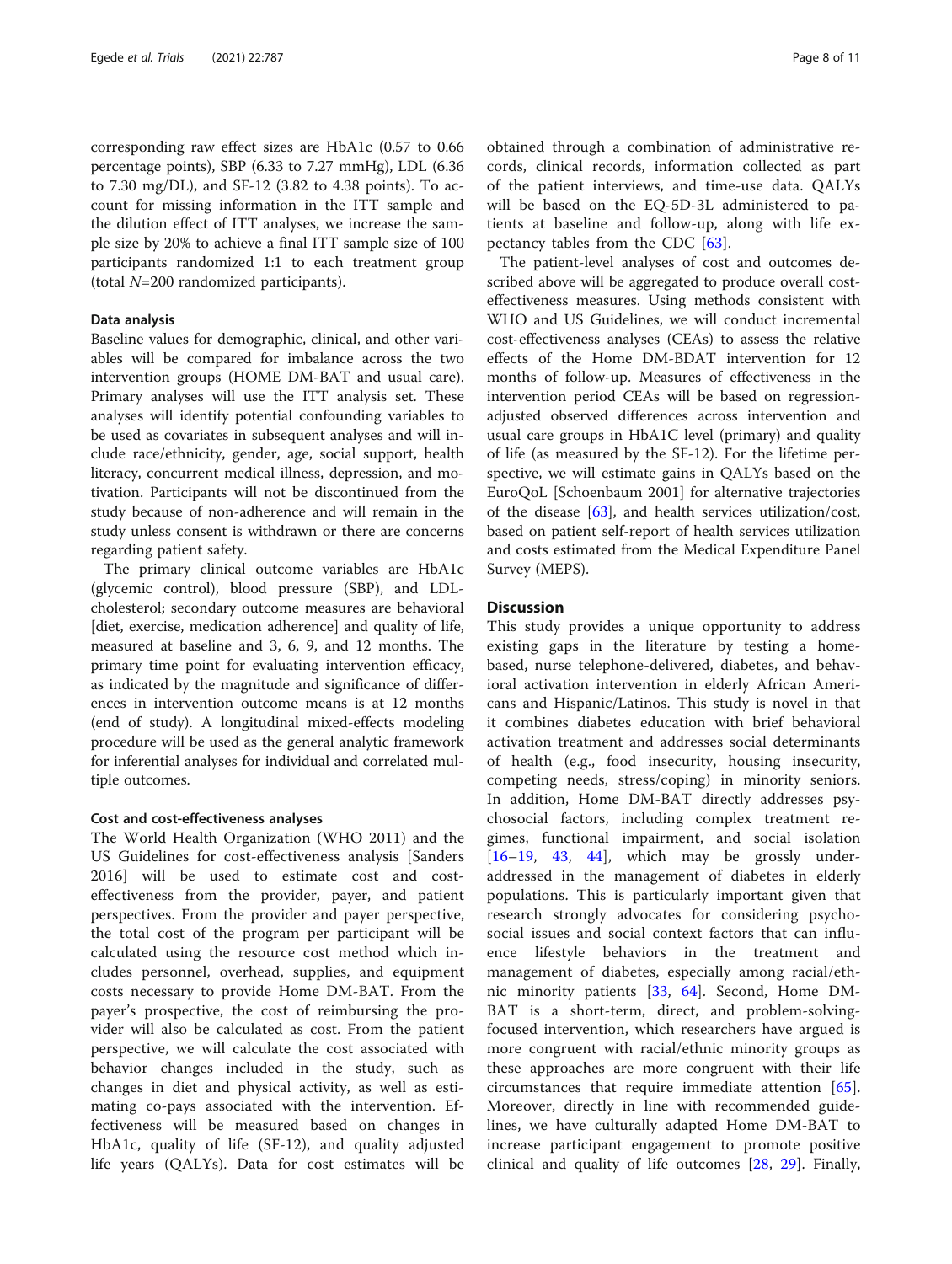<span id="page-8-0"></span>this study will provide comprehensive information on efficacy and cost-effectiveness, which can be combined with the experience of implementing the study at 30 different sites to guide future deployment and scalability across a broader population.

## Trial status

The study was funded in April 2019 and assigned protocol number 00033789. Study recruitment began in January 2020 but was suspended between March 16, 2020, and June 15, 2020, because of the COVID-19 pandemic. After being given clearance to restart recruitment efforts, the first group of patients was enrolled on July 10, 2020, and participants are actively being recruited. As of June 2, 2021, 72 of 200 total participants have been randomized. Recruitment is expected to be completed by January 2023.

## Acknowledgements

Not applicable

## Authors' contributions

LEE obtained funding and designed the study. LEE, RGK, TMD, and CED contributed to the design of the study. LEE, RGK, CED, RJW, and AZD drafted the article. LEE, RGK, CED, RJW, and AZD critically revised the manuscript for intellectual content. The authors approved the final manuscript.

## Funding

This study was primarily funded by the National Institute of Diabetes and Digestive and Kidney Diseases (R01DK118038, Principal Investigator (PI): Leonard Egede, MD). Additional investigator effort was supported by the National Institute of Diabetes and Digestive and Kidney Diseases (K24DK093699, R01DK120861, PI: Egede), National Institute on Minority Health and Health Disparities (R01MD013826, PI: Egede/Walker), and American Diabetes Association (1-19-JDF-075, PI: Walker). The funding agencies are not involved in the data collection, management, or future analyses.

#### Availability of data and materials

LEE will have access to the final trial dataset and study-related materials.

## **Declarations**

## Ethics approval and consent to participate

The trial was approved by the Institutional Review Board (IRB) of the Medical College of Wisconsin on November 19, 2019 (PRO00033789). Research staff members will obtain written informed consent for all participants meeting inclusion criteria prior to study enrollment.

#### Consent for publication

Not applicable

## Competing interests

The authors declare that they have no competing interests.

## Author details

<sup>1</sup>Department of Medicine, Division of General Internal Medicine, Medical College of Wisconsin, 8701 Watertown Plank Rd, Milwaukee, WI 53226, USA. <sup>2</sup>Center for Advancing Population Science, Medical College of Wisconsin, 8701 Watertown Plank Rd, Milwaukee, WI 53226, USA. <sup>3</sup>College of Nursing, Medical University of South Carolina, 99 Jonathan Lucas St, MSC 160, Charleston, SC 29425, USA. <sup>4</sup>Department of Public Health Services, College of Medicine, Medical University of South Carolina, 135 Cannon St., Charleston, SC 29425, USA. <sup>5</sup>Health Economics Resource Center, VA Palo Alto Healthcare System, 795 Willow Road (152 MPD), Menlo Park, CA 94025, USA.

Received: 10 June 2021 Accepted: 20 October 2021 Published online: 08 November 2021

#### References

- 1. US Department of Health and Human Services Office of Minority Health. Diabetes and African Americans. Rockville: US Department of Health and Human Services Office of Minority Health; 2019. Accessed from: [https://](https://minorityhealth.hhs.gov/omh/browse.aspx?lvl=4&lvlid=18) [minorityhealth.hhs.gov/omh/browse.aspx?lvl=4&lvlid=18](https://minorityhealth.hhs.gov/omh/browse.aspx?lvl=4&lvlid=18)
- 2. Centers for Disease Control and Prevention. Hispanic/Latino Americans and type 2 diabetes. Atlanta: Centers for Disease Control and Prevention; 2019. Accessed from: [https://www.cdc.gov/diabetes/library/features/hispanic-dia](https://www.cdc.gov/diabetes/library/features/hispanic-diabetes.html) [betes.html](https://www.cdc.gov/diabetes/library/features/hispanic-diabetes.html)
- 3. American Diabetes Association. Statistics about diabetes: overall numbers. Arlington, VA: American Diabetes Association; 2018. Accessed from [https://](https://www.diabetes.org/resources/statistics/statistics-about-diabetes) [www.diabetes.org/resources/statistics/statistics-about-diabetes](https://www.diabetes.org/resources/statistics/statistics-about-diabetes)
- 4. Center for Disease Control and Prevention (CDC). National Diabetes Statistics Report, 2017. Atlanta: Centers for Disease Control and Prevention, U.S. Dept of Health and Human Services; 2017.
- 5. Agency for Healthcare Research and Quality (AHRQ). Diabetes disparities among racial and ethnic minorities. AHRQ Publication No. 02-P007. 2001.
- 6. Kirkman MS, Briscoe VJ, Clark N, Florez H, Haas LB, Halter JB, et al. Diabetes in older adults. Diabetes Care. 2012;35(12):2650–64. [https://doi.org/10.2337/](https://doi.org/10.2337/dc12-1801) [dc12-1801](https://doi.org/10.2337/dc12-1801).
- 7. Federal Interagency Forum on Aging-Related Statistics. Older Americans 2016: key indicators of well-being. In: Federal Interagency Forum on Aging-Related Statistics. Washington, DC: U.S. Government Printing Office; 2016.
- Willey JZ, Moon YP, Kahn E, Rodriguez CJ, Rundek T, Cheung K, et al. Population attributable risks of hypertension and diabetes for cardiovascular disease and stroke in the northern Manhattan study. J Am Heart Assoc. 2014;3(5):e001106. <https://doi.org/10.1161/JAHA.114.001106>.
- 9. Villa VM, Wallace SP, Bagdasaryan S, Aranda MP. Hispanic baby boomers: health inequities likely to persist in old age. The Gerontologist. 2012;52(2): 166–76. [https://doi.org/10.1093/geront/gns002.](https://doi.org/10.1093/geront/gns002)
- 10. Moody-Ayers SY, Mehta KM, Lindquist K, Sands L, Covinsky KE. Black-White disparities in functional decline in older persons: the role of cognitive function. J Gerontology. 2005;60(7):933–9. [https://doi.org/10.1093/gerona/60.7.933.](https://doi.org/10.1093/gerona/60.7.933)
- 11. Anderson NB, Bulatao RA, Cohen B. Critical perspectives on racial and ethnic differences in health in late life. Washington, DC: National Academies Press; 2004. Accessed from <https://www.ncbi.nlm.nih.gov/books/NBK25528/>
- 12. Avendano M, Kawachi I, VanLenthe F, Boshuizen HC, Mackenbach JP, denBos V, et al. Socioeconomic status and stroke incidence in the US elderly: the role of risk factors in the EPESE study. Stroke. 2006;37(6):1368–73. [https://doi.org/10.1161/01.STR.0000221702.75002.66.](https://doi.org/10.1161/01.STR.0000221702.75002.66)
- 13. Marmot M. Social determinants of health inequalities. Lancet. 2005; 365(9464):1099–104. [https://doi.org/10.1016/S0140-6736\(05\)71146-6](https://doi.org/10.1016/S0140-6736(05)71146-6).
- 14. Williams DR, Mohammed SA. Discrimination and racial disparities in health: evidence and needed research. Journal of Behavioral Medicine. 2009;32(1): 20–47. [https://doi.org/10.1007/s10865-008-9185-0.](https://doi.org/10.1007/s10865-008-9185-0)
- 15. Pascoe EA, Richman LS. Perceived discrimination and health: a meta-analytic review. Psychological Bulletin. 2009;135(4):531–54. [https://doi.org/10.1037/a](https://doi.org/10.1037/a0016059) [0016059.](https://doi.org/10.1037/a0016059)
- 16. Young-Hyman D, de Groot M, Hill-Briggs F, Gonzalez JS, Hood K, Peyrot M. Psychosocial care for people with diabetes: a position statement of the American Diabetes Association. Diabetes Care. 2016a;38(12):2126–40.
- 17. Young-Hyman D, de Groot M, Hill-Briggs F, Gonzalez JS, Hood K, Peyrot M. Psychosocial care for people with diabetes: a position statement of the American Diabetes Association. Diabetes Care. 2016b;39(12):2126–40. <https://doi.org/10.2337/dc16-2053>.
- 18. Tomaka J, Thompson S, Palacios R. The relation of social isolation, loneliness, and social support to disease outcomes among the elderly. Journal of Aging and Health. 2006a;18(3):359–84. [https://doi.org/10.1177/08982643052](https://doi.org/10.1177/0898264305280993) [80993.](https://doi.org/10.1177/0898264305280993)
- 19. Tomaka J, Thompson S, Palacios R. The relation of social isolation, loneliness, and social support to disease outcomes among the elderly. J Aging Health. 2006b;18(3):359–84. <https://doi.org/10.1177/0898264305280993>.
- 20. Walker RJ, Gebregziabher M, Martin-Harris B, Egede LE. Quantifying direct effects of social determinants of health on glycemic control in adults with type 2 diabetes. Diabetes Technology and Therapeutcis. 2015a;17(2):80–7. <https://doi.org/10.1089/dia.2014.0166>.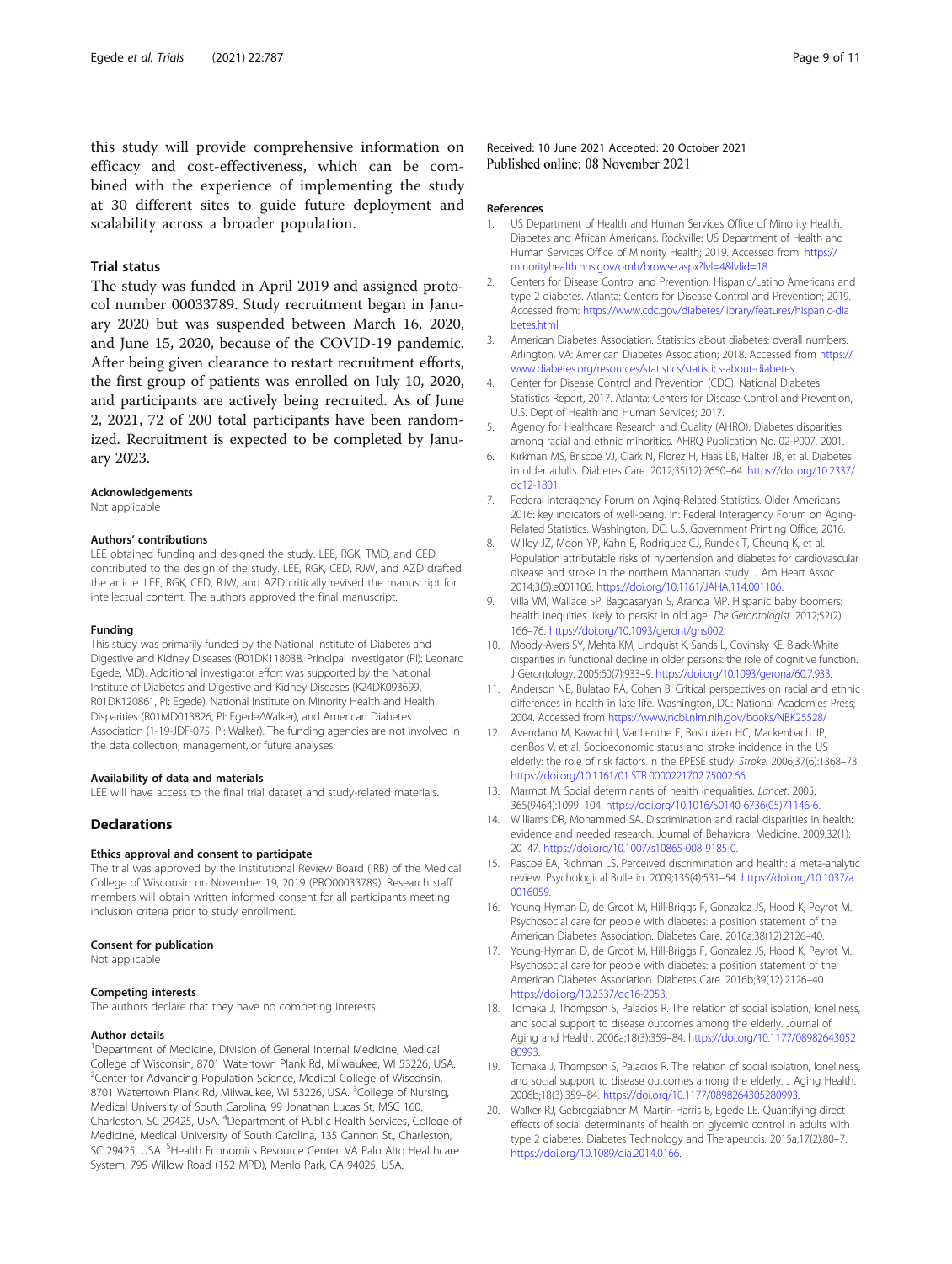- <span id="page-9-0"></span>21. Walker RJ, Smalls BL, Egede LE. Social determinants of health in adults with type 2 diabetes--contribution of mutable and immutable factors. Diabetes Res Clin Pract. 2015b;110(2):193–201. [https://doi.org/10.1016/j.diabres.2015.09.007.](https://doi.org/10.1016/j.diabres.2015.09.007)
- 22. Lejuez CW, Hopko DR, Hopko SD. A brief behavioral activation treatment for depression. Behavior Modification. 2001;25(2):255–86. [https://doi.org/10.11](https://doi.org/10.1177/0145445501252005) [77/0145445501252005.](https://doi.org/10.1177/0145445501252005)
- 23. Lejuez CW, Hopko DR, Acierno R, Daughters SB, Pagoto SL. Ten year revision of the brief behavioral activation treatment for depression (BATD): revised treatment manual (BATD-R). Behavioral Modification. 2011;35(2):111–61. <https://doi.org/10.1177/0145445510390929>.
- 24. Schneider KL, Panza E, Handschin B, Ma Y, Busch A, Waring ME, et al. Feasibility of pairing behvaioral activation with exercise for women with type 2 diabetes and depression: the get it study pilot randomized controlled trial. Behavioral Therapy. 2016;47(2):198–212. [https://doi.org/10.1](https://doi.org/10.1016/j.beth.2015.10.005) [016/j.beth.2015.10.005.](https://doi.org/10.1016/j.beth.2015.10.005)
- 25. Kaltman S, de Mendoza AH, Serano A, Gonzales FA. A mental health intervention strategy for low-income, trauma-exposed Latina immigrants in primary care. A preliminary study. American Journal of Orthopsychiatry. 2016;86(3):345–54. [https://doi.org/10.1037/ort0000157.](https://doi.org/10.1037/ort0000157)
- 26. Weiss DM, Casten RJ, Leiby BE, Hark LA, Murchison AP, Johnson D, et al. Effect of behavioral intervention on dilated fundus examination rates in older African American individuals with diabetes mellitus: a randomized clinical trial. JAMA Ophthalmol. 2015 Sep;133(9):1005–12. [https://doi.org/10.1](https://doi.org/10.1001/jamaophthalmol.2015.1760) [001/jamaophthalmol.2015.1760.](https://doi.org/10.1001/jamaophthalmol.2015.1760)
- 27. Hopko DR, Lejuez CW, Ruggiero KJ, Eifert GH. Contemporary behavioral activation treatments for depression: procedures, principles, and progress. Clinical Psychology Review. 2003;23(5):699–717. [https://doi.org/10.1016/S02](https://doi.org/10.1016/S0272-7358(03)00070-9) [72-7358\(03\)00070-9](https://doi.org/10.1016/S0272-7358(03)00070-9).
- 28. Barrera M, Castro FG, Strycker LA, Toobert DJ. Cultural adaptations of behavioral health interventions: a progress report. Journal of Consulting and Clinical Psychology. 2013;81(2):196–205. <https://doi.org/10.1037/a0027085>.
- 29. Smith PB. Communication styles as dimensions of national culture. Journal of Cross-Cultural Psychology. 2011;42(2):216–33. [https://doi.org/10.1177/](https://doi.org/10.1177/0022022110396866) [0022022110396866](https://doi.org/10.1177/0022022110396866).
- 30. Wingood GM, DiClemente RJ. The ADAPT-ITT Model: a novel method of adapting evidence-based HIV interventions. Journal of Acquired Immune Deficiency Syndrome. 2008;47(Suppl 1):S40–6. [https://doi.org/10.1097/QAI.](https://doi.org/10.1097/QAI.0b013e3181605df1) [0b013e3181605df1.](https://doi.org/10.1097/QAI.0b013e3181605df1)
- 31. DiClemente RJ, Wingood GM, Harrington KF, Lang DL, Davies SL, Hook EW, et al. Efficacy of an HIV prevention intervention for African American adolescent females: a randomized controlled trial. Journal of the American Medical Association. 2004;292(2):171–9. <https://doi.org/10.1001/jama.292.2.171>.
- 32. Interian A, Allen LA, Gara MA, Escobar JI. A pilot study of culturally adapted cognitive behavior therapy for Hispanics with major depression. Cognitive and Behavioral Practice. 2008;15(1):67–75. [https://doi.org/10.1016/j.cbpra.2](https://doi.org/10.1016/j.cbpra.2006.12.002) [006.12.002](https://doi.org/10.1016/j.cbpra.2006.12.002).
- 33. Two Feathers J, Kieffer EC, Palmisano G, Anderson M, Sinco B, Janz N, et al. Racial and Ethnic Approaches to Community Health (REACH) Detroit partnership: improving diabetes-related outcomes among African American and Latino adults. American Journal of Public Health. 2005;95(9):1552–60. <https://doi.org/10.2105/AJPH.2005.066134>.
- 34. Vincent D, Pasvogel A, Barrera L. A feasibility study of a culturally tailored diabetes intervention for Mexican Americans. Biological research for nursing. 2007;9(2):130–41. [https://doi.org/10.1177/1099800407304980.](https://doi.org/10.1177/1099800407304980)
- 35. Juckett G. Caring for Latino patients. American Family Physician. 2013;87(1): 48–54.
- 36. Kanter JW, Santiago-Rivera AL, Rusch LC, Bushch AM, West P. Initial outcomes of a culturally adapted behavioral activation for Latinas diagnosed with depression at a community clinic. Behavior Modification. 2010;34(2):120–44. <https://doi.org/10.1177/0145445509359682>.
- 37. Saulsberry A, Corden ME, Taylor-Crawford K, Crawford TJ, Johnson M, Froemel J, et al. Chicago urban resiliency building (CURB): an internet-based depression-prevention intervention for urban African-American and Latino adolescents. Journal of Child and Family Studies. 2013;22(1):150–60. [https://](https://doi.org/10.1007/s10826-012-9627-8) [doi.org/10.1007/s10826-012-9627-8](https://doi.org/10.1007/s10826-012-9627-8).
- 38. Speer EM, Reddy S, Lommel TS, Fischer JG, Heather S, Park S, et al. Diabetes self-management behaviors and A1c improved following a communitybased intervention in older adults in Georgia senior centers. J Nutr Elder. 2008;27(1-2):179–200. [https://doi.org/10.1080/01639360802060298.](https://doi.org/10.1080/01639360802060298)
- 39. Institute of Medicine (US) Committee on Understanding and Eliminating Racial and Ethnic Disparities in Health Care. Unequal Treatment:

Confronting Racial and Ethnic Disparities in Health Care. Smedley BD, Stith AY, Nelson AR, editors. Washington (DC): National Academies Press (US); 2003.

- 40. Agency for Healthcare Research and Quality. 2015 National Healthcare Quality and Disparities Report. Rockville: US Department of Health and Human Services; 2015.
- 41. Williams JS, Walker RJ, Smalls BL, Hill R, Egede LE. Patient-centered care, glycemic control, diabetes self-care, and quality of life in adults with type 2 diabetes. Diabetes Technol Ther. 2016;18(10):644–9. [https://doi.org/10.1089/](https://doi.org/10.1089/dia.2016.0079) [dia.2016.0079.](https://doi.org/10.1089/dia.2016.0079)
- 42. Walker RJ, Strom Williams J, Egede LE. Influence of race, ethnicity and social determinants of health on diabetes outcomes. Am J Med Sci. 2016;351(4): 366–73. [https://doi.org/10.1016/j.amjms.2016.01.008.](https://doi.org/10.1016/j.amjms.2016.01.008)
- 43. Billimek J, Sorkin DH. Self-reported neighborhood safety and nonadherence to treatment regimens among patients with type 2 diabetes. J Gen Intern Med. 2012;27(3):292–6. [https://doi.org/10.1007/s11606-011-1882-7.](https://doi.org/10.1007/s11606-011-1882-7)
- 44. Nicklett EJ, Heisler MEM, Spencer MS, Rosland AM. Direct social support and long-term health among middle-aged and older adults with type 2 diabetes mellitus. The Journals of Gerontology Series B: Psychological Sciences and Social Sciences. 2013a;68(6):933–43. [https://doi.org/10.1093/](https://doi.org/10.1093/geronb/gbt100) [geronb/gbt100](https://doi.org/10.1093/geronb/gbt100).
- 45. Harris PA, Taylor R, Thielke R, Payne J, Gonzalez N, Conde JG. Research electronic data capture (REDCap) – a metadata-driven methodology and workflow process for providing translational research informatics support. Journal of Biomedical Informatics. 2009;42(2):377–81. [https://doi.org/10.101](https://doi.org/10.1016/j.jbi.2008.08.010) [6/j.jbi.2008.08.010](https://doi.org/10.1016/j.jbi.2008.08.010).
- 46. Altman DG, Schulz KF, Moher D, Egger M, Davidoff F, Elbourne D, Gotzsche PC, Lang T, CONSORT Group (Consolidated Standards of Reporting Trials). (2001). The revised CONSORT statement for reporting randomized trials: explanation and elaboration. Annals of Internal Medicine, 134: 663 – 694.
- 47. Toobert DJ, Hampson SE, Glasgow RE. The summary of diabetes self-care activities measure: results from 7 studies and a revised scale. Diabetes Care. 2000;23(7):943–50.
- 48. Brooks CM, Richards JM, Kohler CL, Soong SJ, Martin B, Windsor RA, Bailey WC. Assessing adherence to asthma medication and inhaler regimens: a psychometric analysis of adult self-report scales. Med Care. 1994;32(3):298– 307.
- 49. Ware JE, Kosinski M, and Keller SD. A 12-Item Short-Form Health Survey: Construction of scales and preliminary tests of reliability and validity. Medical Care. 1996;34(3):220–33.
- 50. Herdman M, Gudex C, Lloyd A, Janssen M, Kind P, Parkin D, Bonsel G, Badia X. Development and preliminary testing of the new five-level version of EQ-5D (EQ-5D-5L). Qual Life Res. 2011;20(10):1727–36.
- 51. Centers for Disease Control and Prevention. Behavioral Risk Factor Surveillance System. Atlanta: National Center for Chronic Disease Prevention and Health Promotion, Division of Population Health; 2014.
- 52. Curtis MA, Geller AB. Housing insecurity among urban fathers. New York: Columbia University Libraries; 2010.
- 53. Bickel G, Nord M, Price C, Hamilton W, Cook J. Guide to Measuring Household Food Security. Alexandria: US Department of Agriculture; 2000.
- 54. Cohen S. Perceived stress in a probability sample of the United States. In S. Spacapan & S. Oskamp (Eds.). The social psychology of health. Sage Publications; 1988. pp. 31–67.
- 55. Stanton AL, Kirk SB, Cameron CL, Danoff-Burg S. Coping through emotional approach: scale construction and validation. J Pers Soc Psychol. 2000;78(6): 1150–69.
- 56. Moffet HH, Adler N, Schillinger D, Ahmed AT, Laraia B, Selby JV, Neugebauer R, Liu JY, Parker MM, Warton M, Karter AJ. Cohort Profile: The Diabetes Study of Northern California (DISTANCE)—objectives and design of a survey follow-up study of social health disparities in a managed care population. Int J Epidemiol. 2009;38(1):38–47.
- 57. Felitti VJ, Anda RF, Nordenberg D, Williamson DF, Spitz AM, Edwards V, Koss MP, Marks JS. Relationship of childhood abuse and household dysfunction to many of the leading causes of death in adults. The Adverse Childhood Experiences (ACE) Study. Am J Prev Med. 1998;14(4):245–58.
- 58. Cunningham WE, Andersen RM, Katz MH, Stein MD, Turner BJ, Crystal S, Zierler S, Kuromiya K, Morton SC, St. Clair P, Bozzette SA, Shapiro MF. The impact of competing subsistence needs and barriers on access to medical care for persons with human immunodeficiency virus receiving care in the United States. Medical Care. 1999;37(12):1270–81.